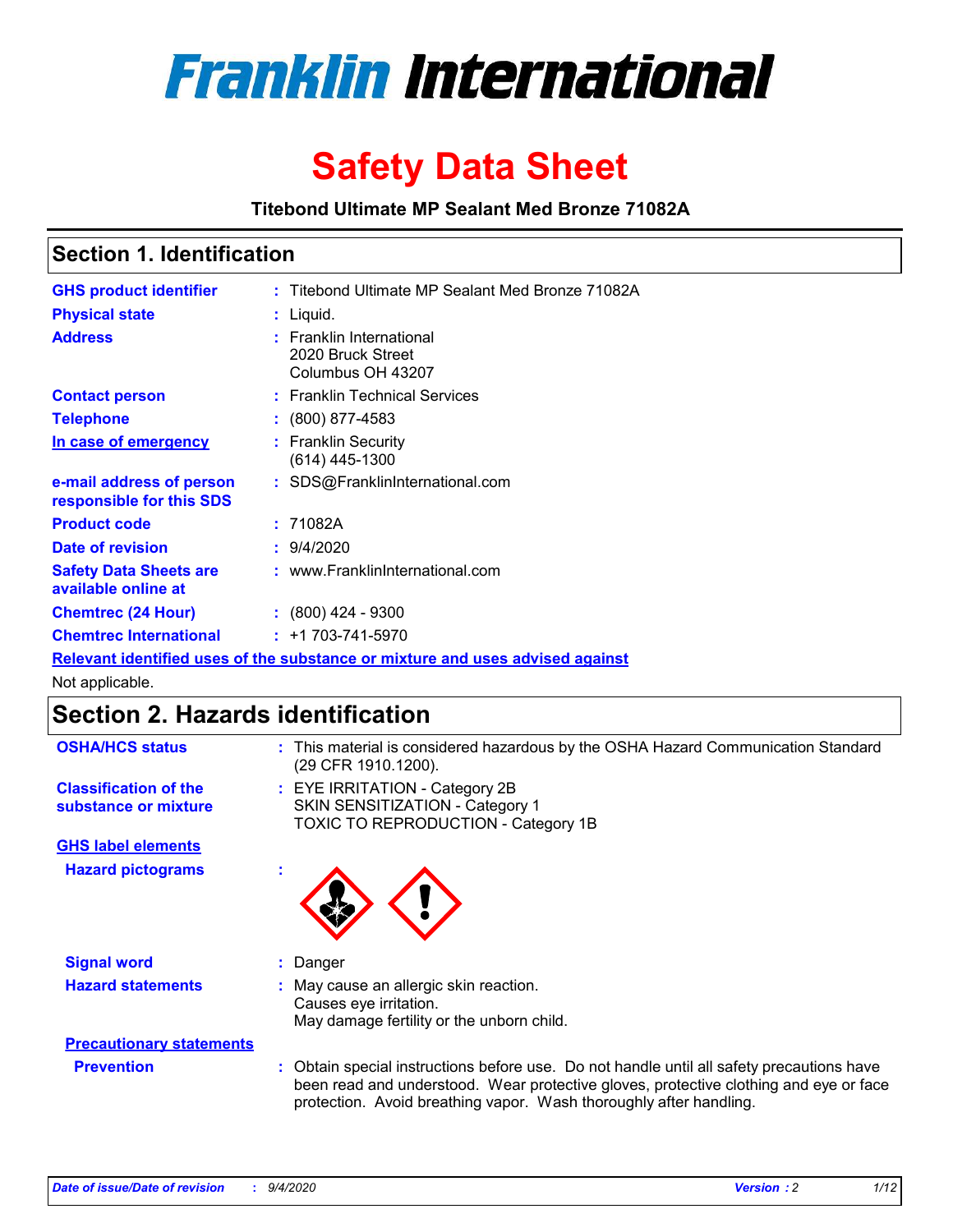### **Section 2. Hazards identification**

| <b>Response</b>                            | : IF exposed or concerned: Get medical advice or attention. Wash contaminated clothing<br>before reuse. IF ON SKIN: Wash with plenty of water. IF IN EYES: Rinse cautiously<br>with water for several minutes. Remove contact lenses, if present and easy to do.<br>Continue rinsing. If eye irritation persists: Get medical advice or attention. |
|--------------------------------------------|----------------------------------------------------------------------------------------------------------------------------------------------------------------------------------------------------------------------------------------------------------------------------------------------------------------------------------------------------|
| <b>Storage</b>                             | : Store locked up.                                                                                                                                                                                                                                                                                                                                 |
| <b>Disposal</b>                            | : Dispose of contents and container in accordance with all local, regional, national and<br>international regulations.                                                                                                                                                                                                                             |
| <b>Hazards not otherwise</b><br>classified | : Product generates methanol during cure.                                                                                                                                                                                                                                                                                                          |

# **Section 3. Composition/information on ingredients**

| $:$ Mixture |
|-------------|
|             |

| <b>Ingredient name</b>       | $\frac{9}{6}$ | <b>CAS number</b> |
|------------------------------|---------------|-------------------|
| 3-aminopropyltriethoxysilane | ՝≤3           | 919-30-2          |
| Dibutyltin dilaurate         | ∣≤0.3         | 77-58-7           |

Any concentration shown as a range is to protect confidentiality or is due to batch variation.

**There are no additional ingredients present which, within the current knowledge of the supplier and in the concentrations applicable, are classified as hazardous to health or the environment and hence require reporting in this section.**

**Occupational exposure limits, if available, are listed in Section 8.**

### **Section 4. First aid measures**

| <b>Description of necessary first aid measures</b> |                                                                                                                                                                                                                                                                                                                                                                                                                                                                                                                                                                                                                                                                                                                                                                           |
|----------------------------------------------------|---------------------------------------------------------------------------------------------------------------------------------------------------------------------------------------------------------------------------------------------------------------------------------------------------------------------------------------------------------------------------------------------------------------------------------------------------------------------------------------------------------------------------------------------------------------------------------------------------------------------------------------------------------------------------------------------------------------------------------------------------------------------------|
| <b>Eye contact</b>                                 | : Immediately flush eyes with plenty of water, occasionally lifting the upper and lower<br>eyelids. Check for and remove any contact lenses. Continue to rinse for at least 10<br>minutes. If irritation persists, get medical attention.                                                                                                                                                                                                                                                                                                                                                                                                                                                                                                                                 |
| <b>Inhalation</b>                                  | : Remove victim to fresh air and keep at rest in a position comfortable for breathing. If<br>not breathing, if breathing is irregular or if respiratory arrest occurs, provide artificial<br>respiration or oxygen by trained personnel. It may be dangerous to the person providing<br>aid to give mouth-to-mouth resuscitation. Get medical attention. If unconscious, place<br>in recovery position and get medical attention immediately. Maintain an open airway.<br>Loosen tight clothing such as a collar, tie, belt or waistband. In case of inhalation of<br>decomposition products in a fire, symptoms may be delayed. The exposed person may<br>need to be kept under medical surveillance for 48 hours.                                                       |
| <b>Skin contact</b>                                | : Wash with plenty of soap and water. Remove contaminated clothing and shoes. Wash<br>contaminated clothing thoroughly with water before removing it, or wear gloves.<br>Continue to rinse for at least 10 minutes. Get medical attention. In the event of any<br>complaints or symptoms, avoid further exposure. Wash clothing before reuse. Clean<br>shoes thoroughly before reuse.                                                                                                                                                                                                                                                                                                                                                                                     |
| <b>Ingestion</b>                                   | : Wash out mouth with water. Remove dentures if any. Remove victim to fresh air and<br>keep at rest in a position comfortable for breathing. If material has been swallowed and<br>the exposed person is conscious, give small quantities of water to drink. Stop if the<br>exposed person feels sick as vomiting may be dangerous. Do not induce vomiting<br>unless directed to do so by medical personnel. If vomiting occurs, the head should be<br>kept low so that vomit does not enter the lungs. Get medical attention. Never give<br>anything by mouth to an unconscious person. If unconscious, place in recovery position<br>and get medical attention immediately. Maintain an open airway. Loosen tight clothing<br>such as a collar, tie, belt or waistband. |
| Most important symptoms/effects, acute and delayed |                                                                                                                                                                                                                                                                                                                                                                                                                                                                                                                                                                                                                                                                                                                                                                           |
| <b>Potential acute health effects</b>              |                                                                                                                                                                                                                                                                                                                                                                                                                                                                                                                                                                                                                                                                                                                                                                           |
| Eye contact                                        | : May cause eye irritation.                                                                                                                                                                                                                                                                                                                                                                                                                                                                                                                                                                                                                                                                                                                                               |
| <b>Inhalation</b>                                  | : No known significant effects or critical hazards.                                                                                                                                                                                                                                                                                                                                                                                                                                                                                                                                                                                                                                                                                                                       |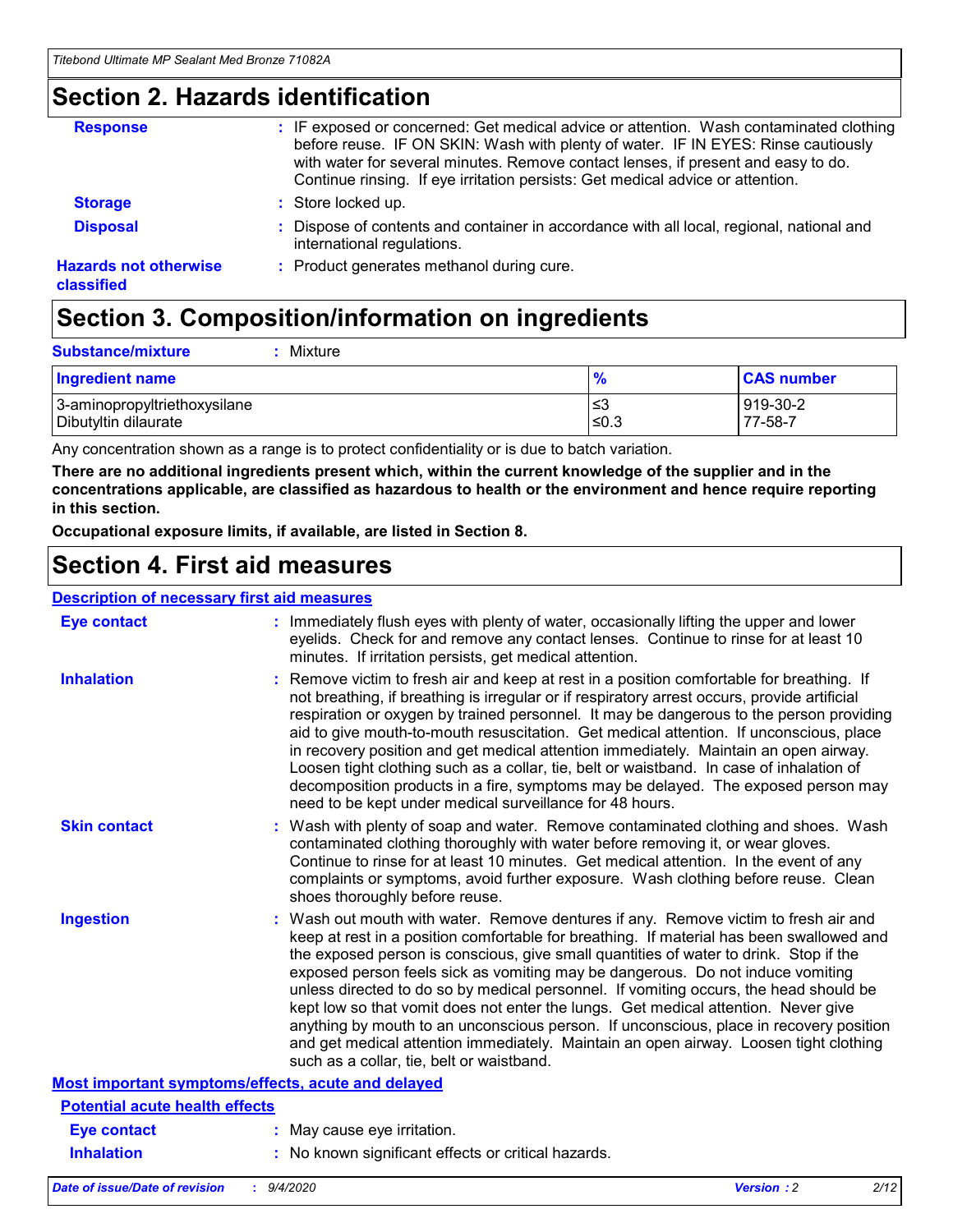## **Section 4. First aid measures**

| <b>Skin contact</b>                 | : May cause skin irritation.                                                                                                                                                                                                                                                                                                                                                                                    |  |
|-------------------------------------|-----------------------------------------------------------------------------------------------------------------------------------------------------------------------------------------------------------------------------------------------------------------------------------------------------------------------------------------------------------------------------------------------------------------|--|
| <b>Ingestion</b>                    | : No known significant effects or critical hazards.                                                                                                                                                                                                                                                                                                                                                             |  |
| <b>Over-exposure signs/symptoms</b> |                                                                                                                                                                                                                                                                                                                                                                                                                 |  |
| <b>Eye contact</b>                  | : Adverse symptoms may include the following:<br>irritation<br>watering<br>redness                                                                                                                                                                                                                                                                                                                              |  |
| <b>Inhalation</b>                   | : Adverse symptoms may include the following:<br>reduced fetal weight<br>increase in fetal deaths<br>skeletal malformations                                                                                                                                                                                                                                                                                     |  |
| <b>Skin contact</b>                 | : Adverse symptoms may include the following:<br>irritation<br>redness<br>reduced fetal weight<br>increase in fetal deaths<br>skeletal malformations                                                                                                                                                                                                                                                            |  |
| <b>Ingestion</b>                    | : Adverse symptoms may include the following:<br>reduced fetal weight<br>increase in fetal deaths<br>skeletal malformations                                                                                                                                                                                                                                                                                     |  |
|                                     | <u>Indication of immediate medical attention and special treatment needed, if necessary</u>                                                                                                                                                                                                                                                                                                                     |  |
| <b>Notes to physician</b>           | : In case of inhalation of decomposition products in a fire, symptoms may be delayed.<br>The exposed person may need to be kept under medical surveillance for 48 hours.                                                                                                                                                                                                                                        |  |
| <b>Specific treatments</b>          | : No specific treatment.                                                                                                                                                                                                                                                                                                                                                                                        |  |
| <b>Protection of first-aiders</b>   | : No action shall be taken involving any personal risk or without suitable training. If it is<br>suspected that fumes are still present, the rescuer should wear an appropriate mask or<br>self-contained breathing apparatus. It may be dangerous to the person providing aid to<br>give mouth-to-mouth resuscitation. Wash contaminated clothing thoroughly with water<br>before removing it, or wear gloves. |  |
|                                     |                                                                                                                                                                                                                                                                                                                                                                                                                 |  |

**See toxicological information (Section 11)**

## **Section 5. Fire-fighting measures**

| <b>Extinguishing media</b>                               |                                                                                                                                                                                                     |
|----------------------------------------------------------|-----------------------------------------------------------------------------------------------------------------------------------------------------------------------------------------------------|
| <b>Suitable extinguishing</b><br>media                   | : Use an extinguishing agent suitable for the surrounding fire.                                                                                                                                     |
| <b>Unsuitable extinguishing</b><br>media                 | : None known.                                                                                                                                                                                       |
| <b>Specific hazards arising</b><br>from the chemical     | : In a fire or if heated, a pressure increase will occur and the container may burst.                                                                                                               |
| <b>Hazardous thermal</b><br>decomposition products       | Decomposition products may include the following materials:<br>carbon dioxide<br>carbon monoxide<br>nitrogen oxides<br>metal oxide/oxides                                                           |
| <b>Special protective actions</b><br>for fire-fighters   | : Promptly isolate the scene by removing all persons from the vicinity of the incident if<br>there is a fire. No action shall be taken involving any personal risk or without suitable<br>training. |
| <b>Special protective</b><br>equipment for fire-fighters | : Fire-fighters should wear appropriate protective equipment and self-contained breathing<br>apparatus (SCBA) with a full face-piece operated in positive pressure mode.                            |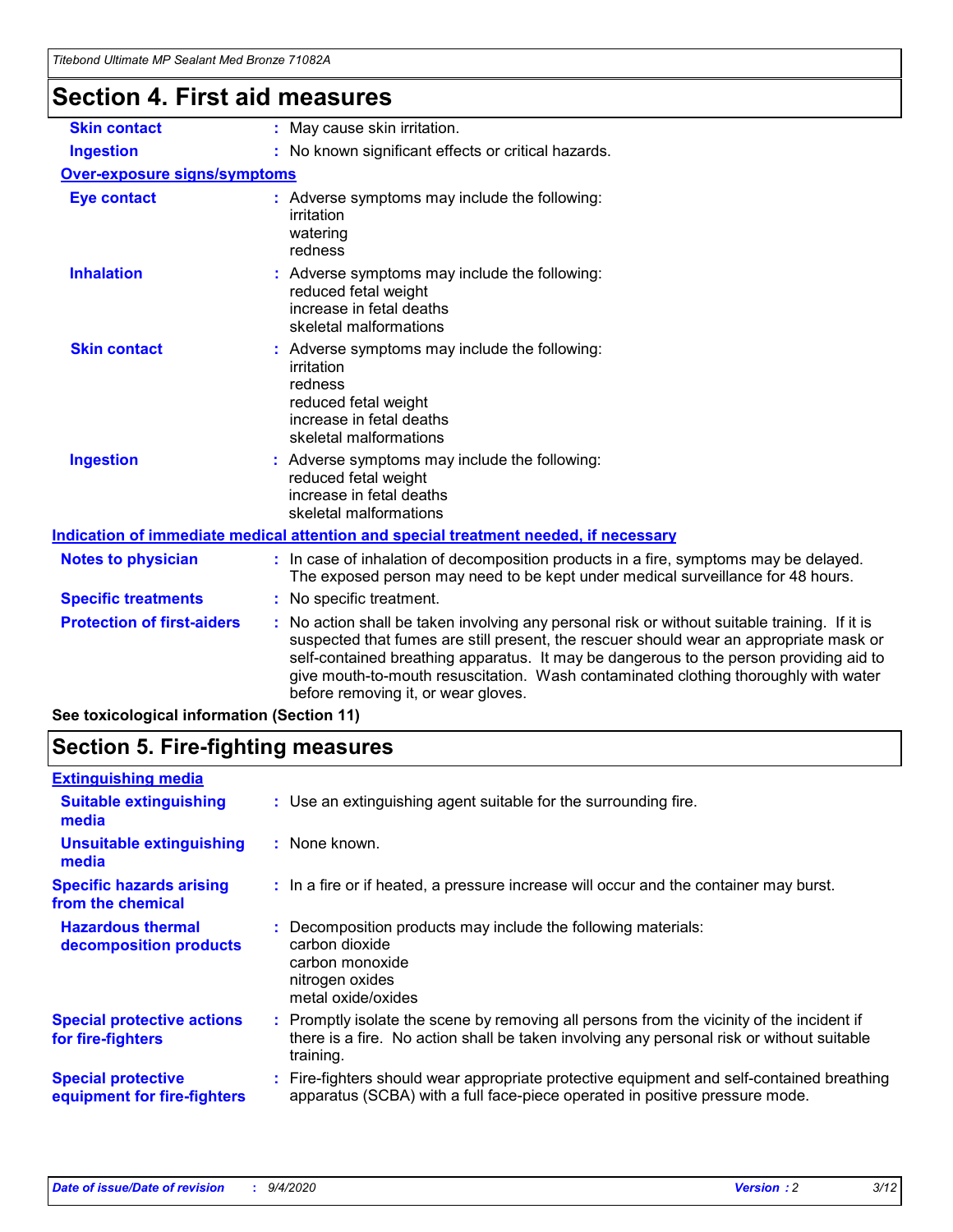### **Section 6. Accidental release measures**

|                                                              | <b>Personal precautions, protective equipment and emergency procedures</b>                                                                                                                                                                                                                                                                                                                                                                                                                                                                                                                                                                                                                                   |
|--------------------------------------------------------------|--------------------------------------------------------------------------------------------------------------------------------------------------------------------------------------------------------------------------------------------------------------------------------------------------------------------------------------------------------------------------------------------------------------------------------------------------------------------------------------------------------------------------------------------------------------------------------------------------------------------------------------------------------------------------------------------------------------|
| For non-emergency<br>personnel                               | : No action shall be taken involving any personal risk or without suitable training.<br>Evacuate surrounding areas. Keep unnecessary and unprotected personnel from<br>entering. Do not touch or walk through spilled material. Avoid breathing vapor or mist.<br>Provide adequate ventilation. Wear appropriate respirator when ventilation is<br>inadequate. Put on appropriate personal protective equipment.                                                                                                                                                                                                                                                                                             |
| For emergency responders                                     | : If specialized clothing is required to deal with the spillage, take note of any information in<br>Section 8 on suitable and unsuitable materials. See also the information in "For non-<br>emergency personnel".                                                                                                                                                                                                                                                                                                                                                                                                                                                                                           |
| <b>Environmental precautions</b>                             | : Avoid dispersal of spilled material and runoff and contact with soil, waterways, drains<br>and sewers. Inform the relevant authorities if the product has caused environmental<br>pollution (sewers, waterways, soil or air).                                                                                                                                                                                                                                                                                                                                                                                                                                                                              |
| <b>Methods and materials for containment and cleaning up</b> |                                                                                                                                                                                                                                                                                                                                                                                                                                                                                                                                                                                                                                                                                                              |
| <b>Small spill</b>                                           | : Stop leak if without risk. Move containers from spill area. Dilute with water and mop up<br>if water-soluble. Alternatively, or if water-insoluble, absorb with an inert dry material and<br>place in an appropriate waste disposal container. Dispose of via a licensed waste<br>disposal contractor.                                                                                                                                                                                                                                                                                                                                                                                                     |
| <b>Large spill</b>                                           | : Stop leak if without risk. Move containers from spill area. Approach release from<br>upwind. Prevent entry into sewers, water courses, basements or confined areas. Wash<br>spillages into an effluent treatment plant or proceed as follows. Contain and collect<br>spillage with non-combustible, absorbent material e.g. sand, earth, vermiculite or<br>diatomaceous earth and place in container for disposal according to local regulations<br>(see Section 13). Dispose of via a licensed waste disposal contractor. Contaminated<br>absorbent material may pose the same hazard as the spilled product. Note: see<br>Section 1 for emergency contact information and Section 13 for waste disposal. |

## **Section 7. Handling and storage**

#### **Precautions for safe handling**

| <b>Protective measures</b>                                                       | : Put on appropriate personal protective equipment (see Section 8). Persons with a<br>history of skin sensitization problems should not be employed in any process in which<br>this product is used. Avoid exposure - obtain special instructions before use. Avoid<br>exposure during pregnancy. Do not handle until all safety precautions have been read<br>and understood. Do not get in eyes or on skin or clothing. Do not ingest. Avoid<br>breathing vapor or mist. If during normal use the material presents a respiratory hazard,<br>use only with adequate ventilation or wear appropriate respirator. Keep in the original<br>container or an approved alternative made from a compatible material, kept tightly<br>closed when not in use. Empty containers retain product residue and can be hazardous.<br>Do not reuse container. |
|----------------------------------------------------------------------------------|--------------------------------------------------------------------------------------------------------------------------------------------------------------------------------------------------------------------------------------------------------------------------------------------------------------------------------------------------------------------------------------------------------------------------------------------------------------------------------------------------------------------------------------------------------------------------------------------------------------------------------------------------------------------------------------------------------------------------------------------------------------------------------------------------------------------------------------------------|
| <b>Advice on general</b><br>occupational hygiene                                 | : Eating, drinking and smoking should be prohibited in areas where this material is<br>handled, stored and processed. Workers should wash hands and face before eating,<br>drinking and smoking. Remove contaminated clothing and protective equipment before<br>entering eating areas. See also Section 8 for additional information on hygiene<br>measures.                                                                                                                                                                                                                                                                                                                                                                                                                                                                                    |
| <b>Conditions for safe storage,</b><br>including any<br><i>incompatibilities</i> | Store between the following temperatures: 0 to 120°C (32 to 248°F). Store in<br>accordance with local regulations. Store in original container protected from direct<br>sunlight in a dry, cool and well-ventilated area, away from incompatible materials (see<br>Section 10) and food and drink. Store locked up. Keep container tightly closed and<br>sealed until ready for use. Containers that have been opened must be carefully<br>resealed and kept upright to prevent leakage. Do not store in unlabeled containers.<br>Use appropriate containment to avoid environmental contamination. See Section 10 for<br>incompatible materials before handling or use.                                                                                                                                                                         |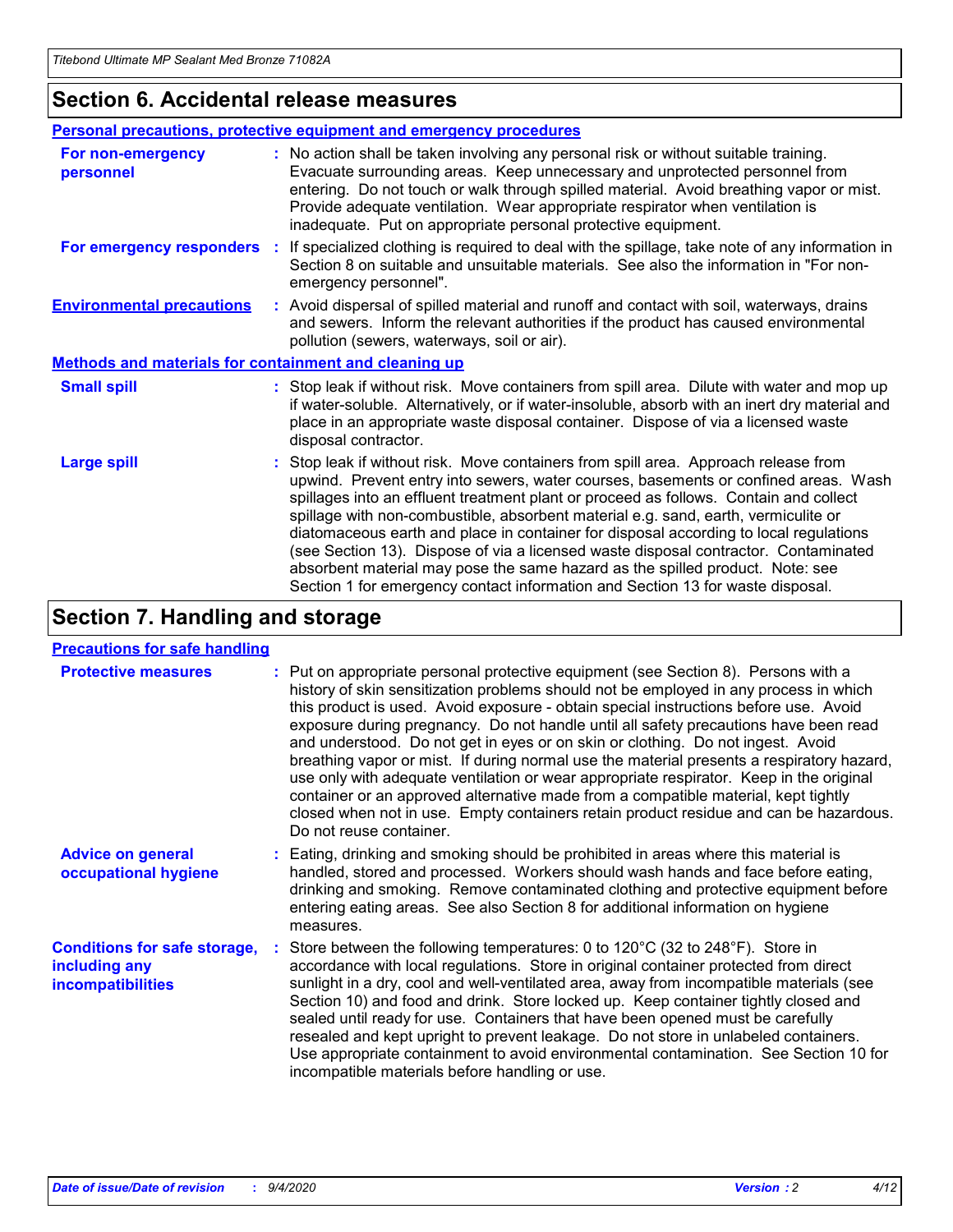# **Section 8. Exposure controls/personal protection**

#### **Control parameters**

#### **Occupational exposure limits**

| <b>Ingredient name</b>                               |    |                        | <b>Exposure limits</b>                                                                                                                                                                                                                                                                                                                                                                                                                                                                                                                                                                                                 |
|------------------------------------------------------|----|------------------------|------------------------------------------------------------------------------------------------------------------------------------------------------------------------------------------------------------------------------------------------------------------------------------------------------------------------------------------------------------------------------------------------------------------------------------------------------------------------------------------------------------------------------------------------------------------------------------------------------------------------|
| 3-aminopropyltriethoxysilane<br>Dibutyltin dilaurate |    |                        | None.<br>ACGIH TLV (United States, 3/2020). Absorbed through skin.<br>Notes: as Sn<br>TWA: $0.1 \text{ mg/m}^3$ , (as Sn) 8 hours.<br>STEL: 0.2 mg/m <sup>3</sup> , (as Sn) 15 minutes.<br>NIOSH REL (United States, 10/2016). Absorbed through skin.<br>Notes: as Sn<br>TWA: 0.1 mg/m <sup>3</sup> , (as Sn) 10 hours.<br>OSHA PEL (United States, 5/2018). Notes: as Sn<br>TWA: 0.1 mg/m <sup>3</sup> , (as Sn) 8 hours.<br>OSHA PEL 1989 (United States, 3/1989). Absorbed through skin.<br>Notes: measured as Sn<br>TWA: 0.1 mg/m <sup>3</sup> , (measured as Sn) 8 hours. Form: Organic                           |
| <b>Appropriate engineering</b><br>controls           |    |                        | : If user operations generate dust, fumes, gas, vapor or mist, use process enclosures,<br>local exhaust ventilation or other engineering controls to keep worker exposure to<br>airborne contaminants below any recommended or statutory limits.                                                                                                                                                                                                                                                                                                                                                                       |
| <b>Environmental exposure</b><br>controls            |    |                        | Emissions from ventilation or work process equipment should be checked to ensure<br>they comply with the requirements of environmental protection legislation. In some<br>cases, fume scrubbers, filters or engineering modifications to the process equipment<br>will be necessary to reduce emissions to acceptable levels.                                                                                                                                                                                                                                                                                          |
| <b>Individual protection measures</b>                |    |                        |                                                                                                                                                                                                                                                                                                                                                                                                                                                                                                                                                                                                                        |
| <b>Hygiene measures</b>                              |    |                        | : Wash hands, forearms and face thoroughly after handling chemical products, before<br>eating, smoking and using the lavatory and at the end of the working period.<br>Appropriate techniques should be used to remove potentially contaminated clothing.<br>Contaminated work clothing should not be allowed out of the workplace. Wash<br>contaminated clothing before reusing. Ensure that eyewash stations and safety<br>showers are close to the workstation location.                                                                                                                                            |
| <b>Eye/face protection</b>                           |    |                        | Safety eyewear complying with an approved standard should be used when a risk<br>assessment indicates this is necessary to avoid exposure to liquid splashes, mists,<br>gases or dusts. If contact is possible, the following protection should be worn, unless<br>the assessment indicates a higher degree of protection: chemical splash goggles.                                                                                                                                                                                                                                                                    |
| <b>Skin protection</b>                               |    |                        |                                                                                                                                                                                                                                                                                                                                                                                                                                                                                                                                                                                                                        |
| <b>Hand protection</b>                               |    |                        | : Chemical-resistant, impervious gloves complying with an approved standard should be<br>worn at all times when handling chemical products if a risk assessment indicates this is<br>necessary. Considering the parameters specified by the glove manufacturer, check<br>during use that the gloves are still retaining their protective properties. It should be<br>noted that the time to breakthrough for any glove material may be different for different<br>glove manufacturers. In the case of mixtures, consisting of several substances, the<br>protection time of the gloves cannot be accurately estimated. |
| <b>Body protection</b>                               |    | handling this product. | Personal protective equipment for the body should be selected based on the task being<br>performed and the risks involved and should be approved by a specialist before                                                                                                                                                                                                                                                                                                                                                                                                                                                |
| <b>Other skin protection</b>                         |    |                        | : Appropriate footwear and any additional skin protection measures should be selected<br>based on the task being performed and the risks involved and should be approved by a<br>specialist before handling this product.                                                                                                                                                                                                                                                                                                                                                                                              |
| <b>Respiratory protection</b>                        | ÷. | aspects of use.        | Based on the hazard and potential for exposure, select a respirator that meets the<br>appropriate standard or certification. Respirators must be used according to a<br>respiratory protection program to ensure proper fitting, training, and other important                                                                                                                                                                                                                                                                                                                                                         |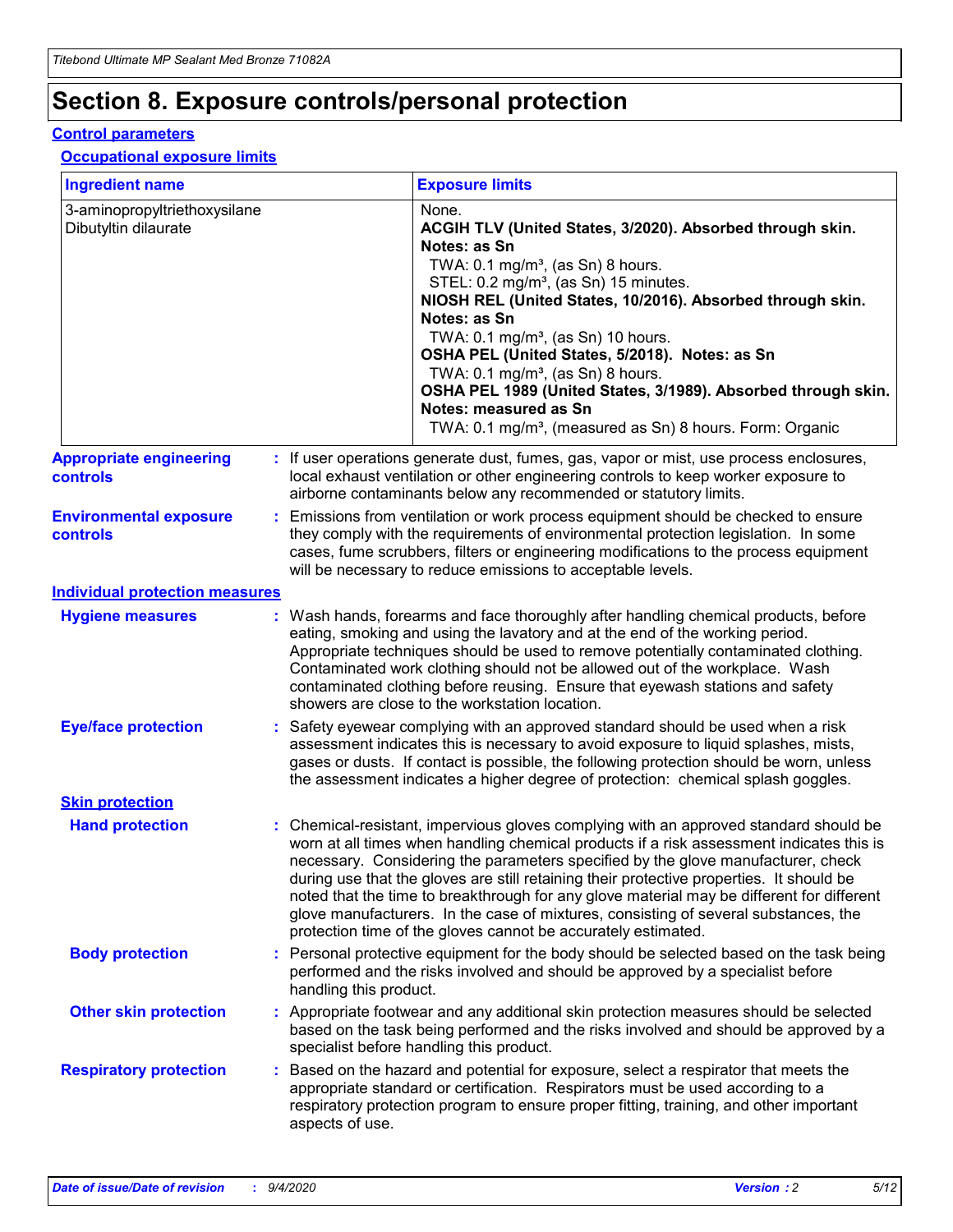### **Section 9. Physical and chemical properties**

#### **Appearance**

| <b>Physical state</b>                             | : Liquid. [Paste.]                                              |
|---------------------------------------------------|-----------------------------------------------------------------|
| Color                                             | Various                                                         |
| Odor                                              | : Characteristic.                                               |
| <b>Odor threshold</b>                             | : Not available.                                                |
| рH                                                | : Not applicable.                                               |
| <b>Melting point</b>                              | : Not available.                                                |
| <b>Boiling point</b>                              | : $>200^{\circ}$ C ( $>392^{\circ}$ F)                          |
| <b>Flash point</b>                                | : Closed cup: >200°C (>392°F) [Setaflash.]                      |
| <b>Evaporation rate</b>                           | $:$ <1 (butyl acetate = 1)                                      |
| <b>Flammability (solid, gas)</b>                  | : Not available.                                                |
| Lower and upper explosive<br>(flammable) limits   | $:$ Not available.                                              |
| <b>VOC (less water, less</b><br>exempt solvents)  | : 0 g/l                                                         |
| <b>Volatility</b>                                 | $: 0\%$ (w/w)                                                   |
| <b>Vapor density</b>                              | : Not available.                                                |
| <b>Relative density</b>                           | : 1.432                                                         |
|                                                   |                                                                 |
| <b>Solubility</b>                                 | Insoluble in the following materials: cold water and hot water. |
| <b>Solubility in water</b>                        | : Not available.                                                |
| <b>Partition coefficient: n-</b><br>octanol/water | $:$ Not available.                                              |
| <b>Auto-ignition temperature</b>                  | : Not available.                                                |
| <b>Decomposition temperature</b>                  | : Not available.                                                |

## **Section 10. Stability and reactivity**

| <b>Reactivity</b>                            |    | : No specific test data related to reactivity available for this product or its ingredients.            |
|----------------------------------------------|----|---------------------------------------------------------------------------------------------------------|
| <b>Chemical stability</b>                    |    | : The product is stable.                                                                                |
| <b>Possibility of hazardous</b><br>reactions |    | : Under normal conditions of storage and use, hazardous reactions will not occur.                       |
| <b>Conditions to avoid</b>                   |    | : No specific data.                                                                                     |
| <b>Incompatible materials</b>                | ٠. | No specific data.                                                                                       |
| <b>Hazardous decomposition</b><br>products   | ÷. | Under normal conditions of storage and use, hazardous decomposition products should<br>not be produced. |

## **Section 11. Toxicological information**

### **Information on toxicological effects**

#### **Acute toxicity**

| <b>Product/ingredient name</b> | <b>Result</b>           | <b>Species</b> | <b>Dose</b>                | <b>Exposure</b> |
|--------------------------------|-------------------------|----------------|----------------------------|-----------------|
| 3-aminopropyltriethoxysilane   | <b>ILD50 Dermal</b>     | Rabbit         | 4.29 g/kg                  |                 |
| Dibutyltin dilaurate           | ILD50 Oral<br>LD50 Oral | Rat<br>Rat     | $1.57$ g/kg<br>175 $mg/kg$ |                 |
|                                |                         |                |                            |                 |

**Irritation/Corrosion**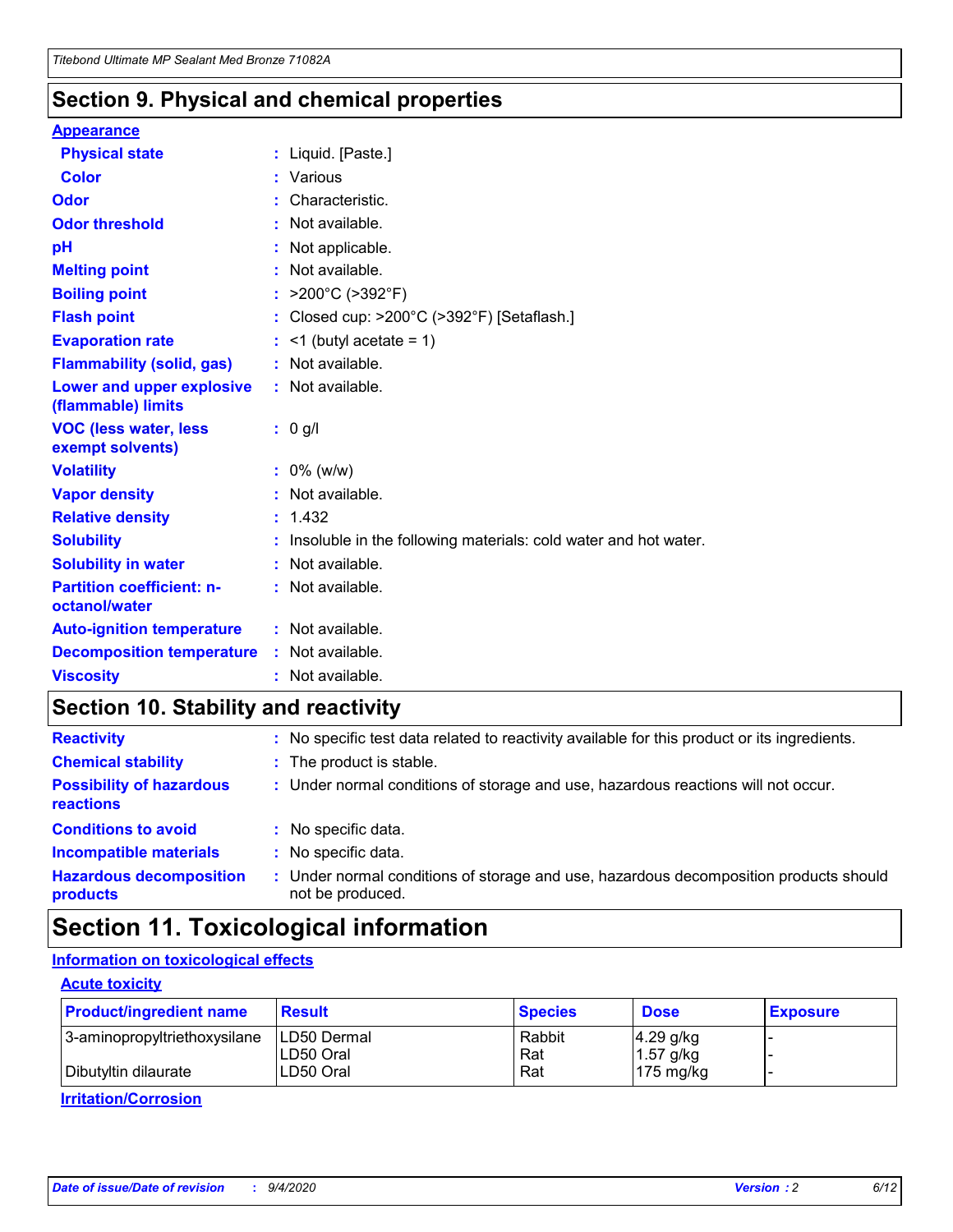# **Section 11. Toxicological information**

| <b>Product/ingredient name</b> | <b>Result</b>            | <b>Species</b> | <b>Score</b> | <b>Exposure</b>           | <b>Observation</b> |
|--------------------------------|--------------------------|----------------|--------------|---------------------------|--------------------|
| 3-aminopropyltriethoxysilane   | Eyes - Mild irritant     | Rabbit         |              | $100$ mg                  |                    |
|                                | Eyes - Severe irritant   | Rabbit         |              | 24 hours 750              |                    |
|                                |                          |                |              | ug                        |                    |
|                                | Skin - Severe irritant   | Rabbit         |              | 24 hours 5                | -                  |
| Dibutyltin dilaurate           | Eyes - Moderate irritant | Rabbit         |              | mq<br><b>24 hours 100</b> |                    |
|                                |                          |                |              | mg                        |                    |
|                                | Skin - Severe irritant   | Rabbit         |              | 500 mg                    |                    |

#### **Sensitization**

Not available.

#### **Mutagenicity**

Not available.

#### **Carcinogenicity**

Not available.

#### **Reproductive toxicity**

Not available.

#### **Teratogenicity**

Not available.

#### **Specific target organ toxicity (single exposure)**

Not available.

#### **Specific target organ toxicity (repeated exposure)**

| <b>Name</b>                                                                         |                                                                            | <b>Category</b>                                     | <b>Route of</b><br>exposure | <b>Target organs</b> |  |  |
|-------------------------------------------------------------------------------------|----------------------------------------------------------------------------|-----------------------------------------------------|-----------------------------|----------------------|--|--|
| Dibutyltin dilaurate                                                                |                                                                            | Category 1                                          |                             | respiratory system   |  |  |
| <b>Aspiration hazard</b><br>Not available.                                          |                                                                            |                                                     |                             |                      |  |  |
| <b>Information on the likely</b><br>routes of exposure                              | : Not available.                                                           |                                                     |                             |                      |  |  |
| <b>Potential acute health effects</b>                                               |                                                                            |                                                     |                             |                      |  |  |
| <b>Eye contact</b>                                                                  | : May cause eye irritation.                                                |                                                     |                             |                      |  |  |
| <b>Inhalation</b>                                                                   |                                                                            | : No known significant effects or critical hazards. |                             |                      |  |  |
| <b>Skin contact</b>                                                                 |                                                                            | : May cause skin irritation.                        |                             |                      |  |  |
| <b>Ingestion</b>                                                                    |                                                                            | : No known significant effects or critical hazards. |                             |                      |  |  |
| <b>Symptoms related to the physical, chemical and toxicological characteristics</b> |                                                                            |                                                     |                             |                      |  |  |
| <b>Eye contact</b>                                                                  | irritation<br>watering<br>redness                                          | : Adverse symptoms may include the following:       |                             |                      |  |  |
| <b>Inhalation</b>                                                                   | reduced fetal weight<br>increase in fetal deaths<br>skeletal malformations | : Adverse symptoms may include the following:       |                             |                      |  |  |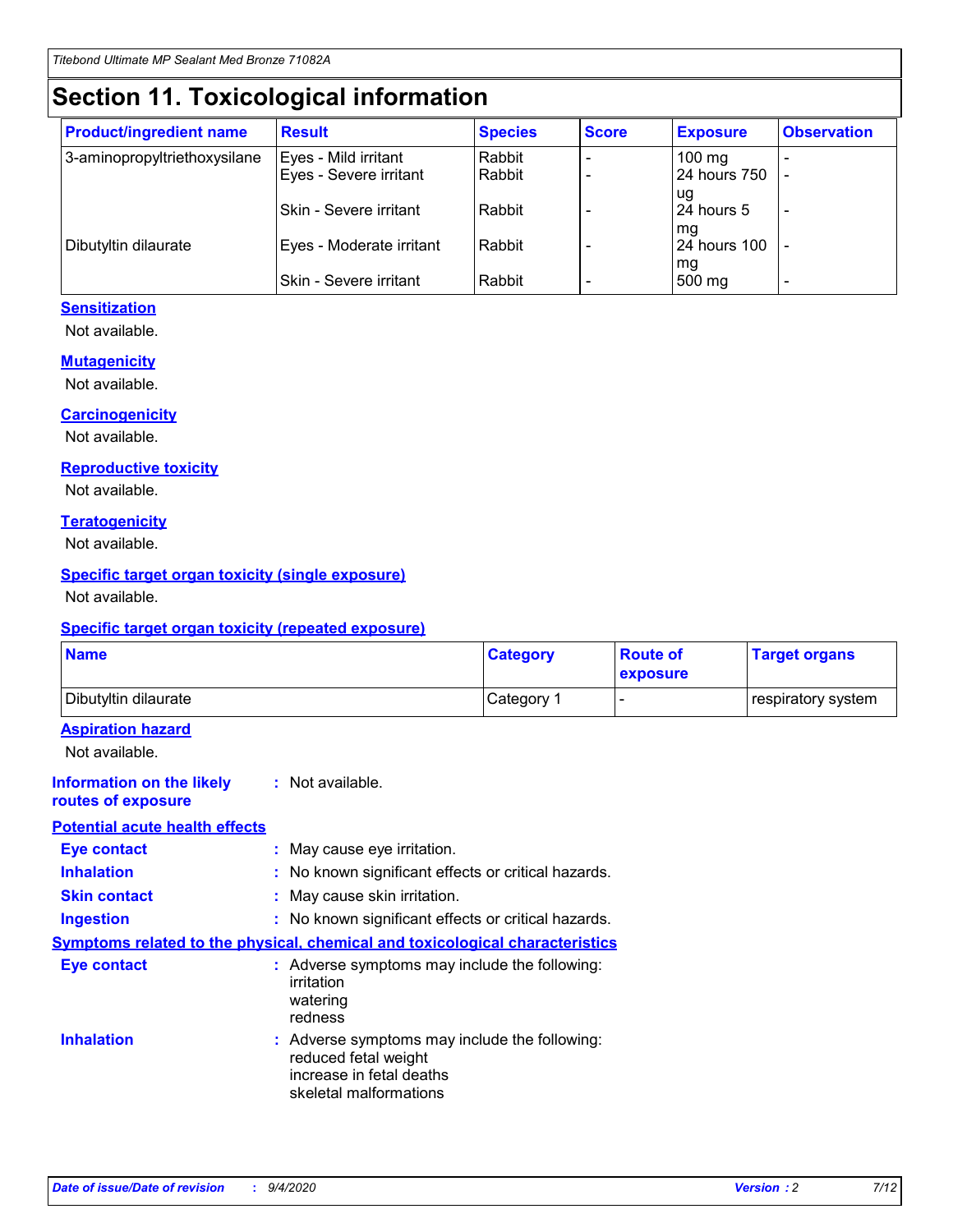*Titebond Ultimate MP Sealant Med Bronze 71082A*

# **Section 11. Toxicological information**

| <b>Skin contact</b>                     | : Adverse symptoms may include the following:<br>irritation<br>redness<br>reduced fetal weight<br>increase in fetal deaths<br>skeletal malformations |
|-----------------------------------------|------------------------------------------------------------------------------------------------------------------------------------------------------|
| <b>Ingestion</b>                        | : Adverse symptoms may include the following:<br>reduced fetal weight<br>increase in fetal deaths<br>skeletal malformations                          |
|                                         | Delayed and immediate effects and also chronic effects from short and long term exposure                                                             |
| <b>Short term exposure</b>              |                                                                                                                                                      |
| <b>Potential immediate</b><br>effects   | : Not available.                                                                                                                                     |
| <b>Potential delayed effects</b>        | : Not available.                                                                                                                                     |
| <b>Long term exposure</b>               |                                                                                                                                                      |
| <b>Potential immediate</b><br>effects   | : Not available.                                                                                                                                     |
| <b>Potential delayed effects</b>        | : Not available.                                                                                                                                     |
| <b>Potential chronic health effects</b> |                                                                                                                                                      |
| Not available.                          |                                                                                                                                                      |
| <b>General</b>                          | Once sensitized, a severe allergic reaction may occur when subsequently exposed to<br>very low levels.                                               |
| <b>Carcinogenicity</b>                  | No known significant effects or critical hazards.                                                                                                    |
| <b>Mutagenicity</b>                     | : No known significant effects or critical hazards.                                                                                                  |
| <b>Teratogenicity</b>                   | May damage the unborn child.                                                                                                                         |
| <b>Developmental effects</b>            | : No known significant effects or critical hazards.                                                                                                  |
| <b>Fertility effects</b>                | : May damage fertility.                                                                                                                              |
| <b>Numerical measures of toxicity</b>   |                                                                                                                                                      |
| <b>Acute toxicity estimates</b>         |                                                                                                                                                      |
| Not ovoilable                           |                                                                                                                                                      |

Not available.

# **Section 12. Ecological information**

#### **Toxicity**

| <b>Product/ingredient name</b> | <b>Result</b>                                       | <b>Species</b>               | <b>Exposure</b>       |
|--------------------------------|-----------------------------------------------------|------------------------------|-----------------------|
| Dibutyltin dilaurate           | $ CC50>3$ mg/l<br>Chronic EC10 > 2 mg/l Fresh water | Algae<br>Algae - Desmodesmus | 72 hours<br>196 hours |
|                                |                                                     | <b>I</b> subspicatus         |                       |

#### **Persistence and degradability**

| <b>Product/ingredient name</b> | <b>Test</b>                                                                    | <b>Result</b>  |                   | <b>Dose</b> | <b>Inoculum</b>         |
|--------------------------------|--------------------------------------------------------------------------------|----------------|-------------------|-------------|-------------------------|
| Dibutyltin dilaurate           | OECD 301F<br>Ready<br>Biodegradability -<br>Manometric<br>Respirometry<br>Test | 23 % - 28 days |                   |             |                         |
| <b>Product/ingredient name</b> | <b>Aquatic half-life</b>                                                       |                | <b>Photolysis</b> |             | <b>Biodegradability</b> |
| Dibutyltin dilaurate           |                                                                                |                |                   |             | <b>Inherent</b>         |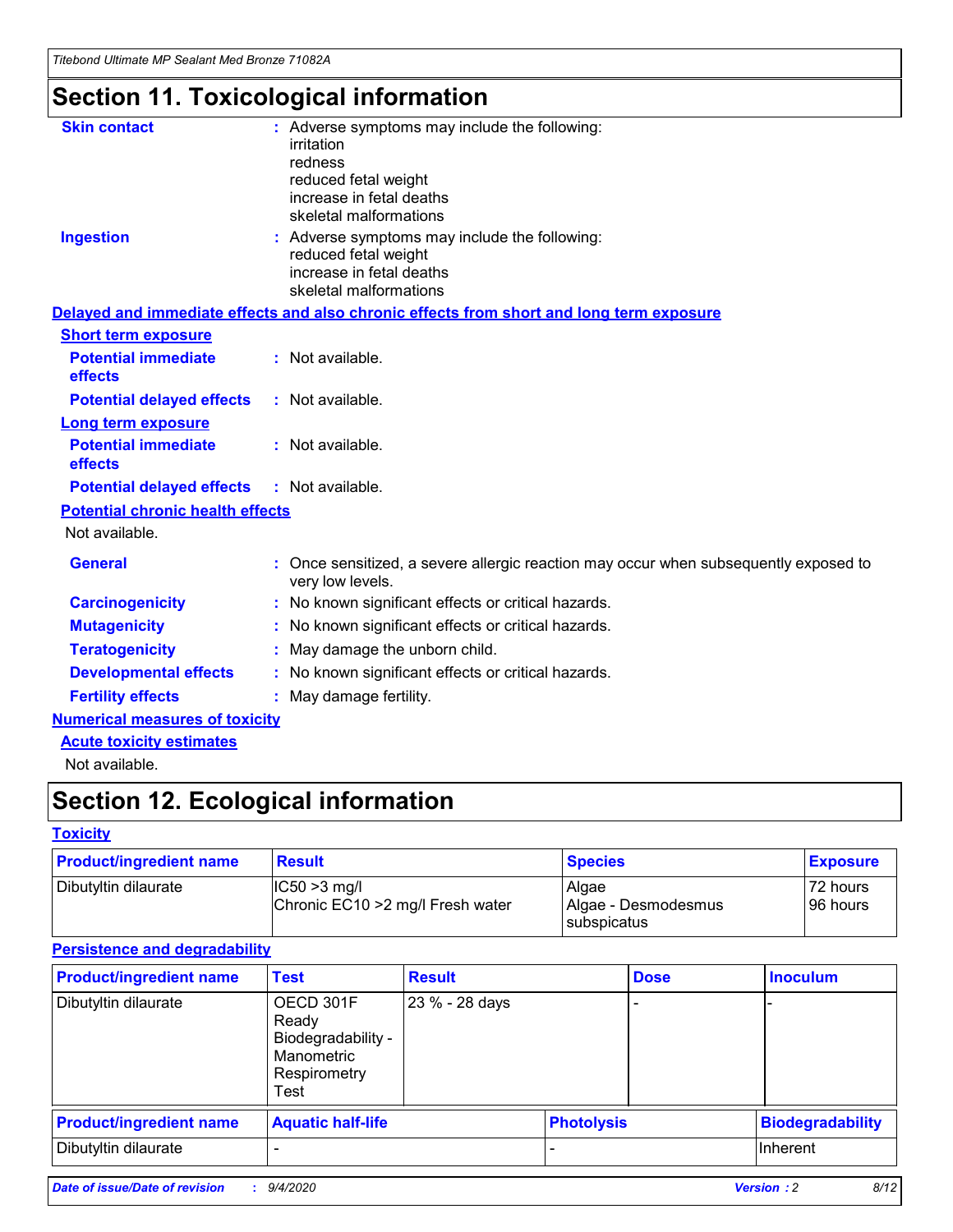# **Section 12. Ecological information**

#### **Bioaccumulative potential**

| <b>Product/ingredient name</b> | <b>LogP</b> <sub>ow</sub> | <b>BCF</b> | <b>Potential</b> |
|--------------------------------|---------------------------|------------|------------------|
| 3-aminopropyltriethoxysilane   | 1.7                       | 3.4        | low              |
| Dibutyltin dilaurate           | 4.44                      | 2.91       | low              |

#### **Mobility in soil**

| <b>Soil/water partition</b> | : Not available. |
|-----------------------------|------------------|
| <b>coefficient (Koc)</b>    |                  |

#### **Other adverse effects** : No known significant effects or critical hazards.

### **Section 13. Disposal considerations**

**Disposal methods :**

The generation of waste should be avoided or minimized wherever possible. Disposal of this product, solutions and any by-products should at all times comply with the requirements of environmental protection and waste disposal legislation and any regional local authority requirements. Dispose of surplus and non-recyclable products via a licensed waste disposal contractor. Waste should not be disposed of untreated to the sewer unless fully compliant with the requirements of all authorities with jurisdiction. Waste packaging should be recycled. Incineration or landfill should only be considered when recycling is not feasible. This material and its container must be disposed of in a safe way. Care should be taken when handling emptied containers that have not been cleaned or rinsed out. Empty containers or liners may retain some product residues. Avoid dispersal of spilled material and runoff and contact with soil, waterways, drains and sewers.

### **Section 14. Transport information**

|                                      | <b>DOT</b><br><b>Classification</b> | <b>TDG</b><br><b>Classification</b> | <b>Mexico</b><br><b>Classification</b> | <b>ADR/RID</b>           | <b>IMDG</b>              | <b>IATA</b>    |
|--------------------------------------|-------------------------------------|-------------------------------------|----------------------------------------|--------------------------|--------------------------|----------------|
| <b>UN number</b>                     | Not regulated.                      | Not regulated.                      | Not regulated.                         | Not regulated.           | Not regulated.           | Not regulated. |
| <b>UN proper</b><br>shipping name    |                                     |                                     |                                        |                          |                          |                |
| <b>Transport</b><br>hazard class(es) |                                     | $\overline{\phantom{0}}$            | $\qquad \qquad \blacksquare$           | $\overline{\phantom{0}}$ | $\overline{\phantom{0}}$ |                |
| <b>Packing group</b>                 |                                     |                                     |                                        |                          |                          |                |
| <b>Environmental</b><br>hazards      | No.                                 | No.                                 | No.                                    | No.                      | No.                      | No.            |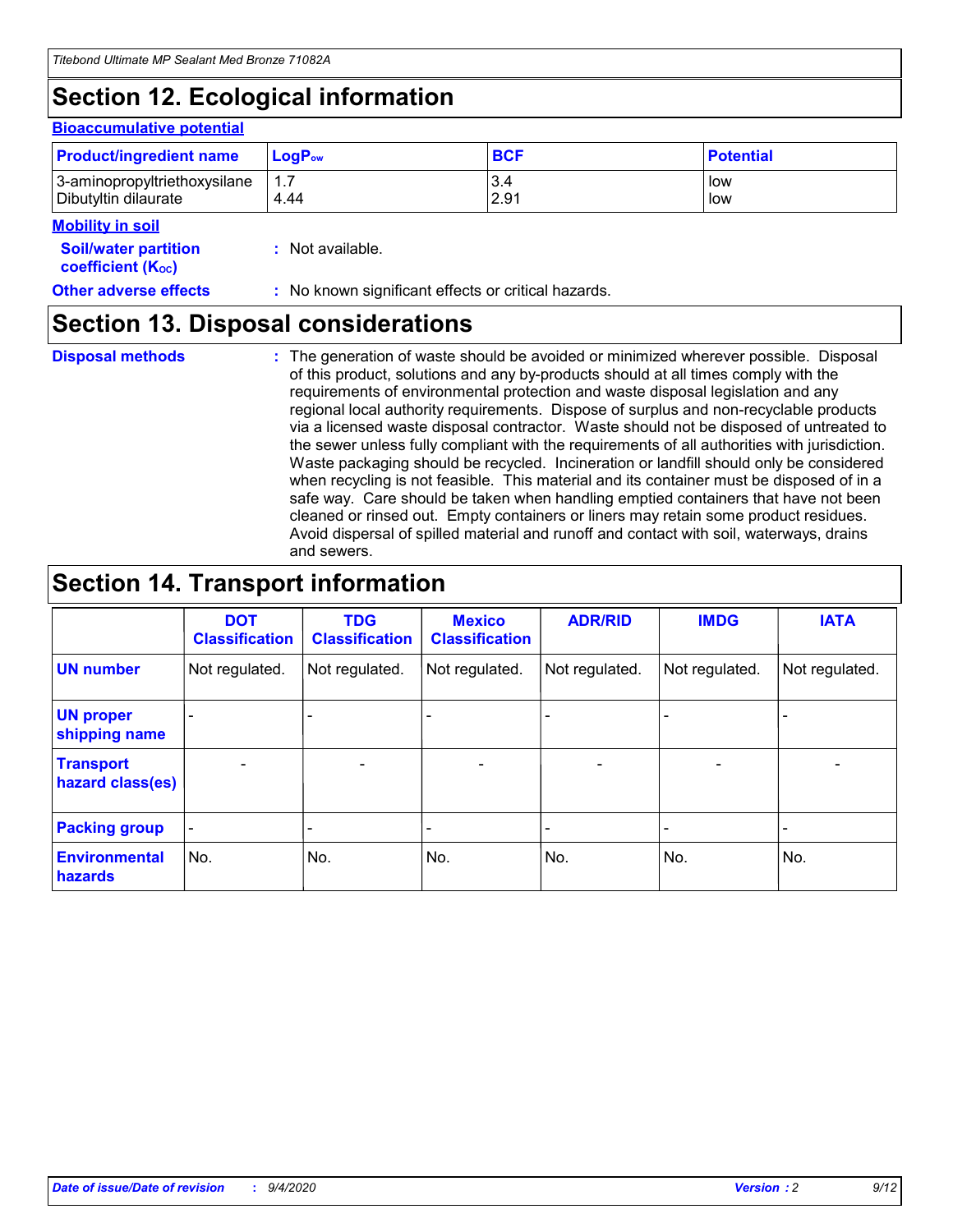## **Section 15. Regulatory information**

#### **U.S. Federal regulations**

#### **SARA 302/304**

#### **Composition/information on ingredients**

No products were found.

| SARA 304 RQ | Not applicable. |
|-------------|-----------------|
|-------------|-----------------|

#### **SARA 311/312**

#### **Classification :** EYE IRRITATION - Category 2B SKIN SENSITIZATION - Category 1 TOXIC TO REPRODUCTION - Category 1B HNOC - Product generates methanol during cure.

#### **Composition/information on ingredients**

| <b>Name</b>                  | $\frac{9}{6}$ | <b>Classification</b>                                                                                                                                                                                                                                                                                      |
|------------------------------|---------------|------------------------------------------------------------------------------------------------------------------------------------------------------------------------------------------------------------------------------------------------------------------------------------------------------------|
| 3-aminopropyltriethoxysilane | $\leq$ 3      | <b>FLAMMABLE LIQUIDS - Category 4</b><br><b>ACUTE TOXICITY (oral) - Category 4</b><br><b>SKIN IRRITATION - Category 2</b><br>EYE IRRITATION - Category 2A                                                                                                                                                  |
| Dibutyltin dilaurate         | ≤0.3          | <b>ACUTE TOXICITY (oral) - Category 3</b><br>SKIN CORROSION - Category 1C<br>SERIOUS EYE DAMAGE - Category 1<br>SKIN SENSITIZATION - Category 1<br><b>GERM CELL MUTAGENICITY - Category 2</b><br>TOXIC TO REPRODUCTION - Category 1B<br>SPECIFIC TARGET ORGAN TOXICITY (REPEATED<br>EXPOSURE) - Category 1 |

#### **State regulations**

**Massachusetts :**

: None of the components are listed.

**New York :** None of the components are listed.

**New Jersey :** None of the components are listed.

**Pennsylvania :** None of the components are listed.

#### **California Prop. 65**

WARNING: This product can expose you to methanol, which is known to the State of California to cause birth defects or other reproductive harm. For more information go to www.P65Warnings.ca.gov.

| Ingredient name | No significant risk<br>level | <b>Maximum</b><br>acceptable dosage<br>level |
|-----------------|------------------------------|----------------------------------------------|
| methanol        |                              | Yes.                                         |

#### **International regulations**

**Chemical Weapon Convention List Schedules I, II & III Chemicals** Not listed.

#### **Montreal Protocol**

Not listed.

**Stockholm Convention on Persistent Organic Pollutants**

Not listed.

#### **UNECE Aarhus Protocol on POPs and Heavy Metals** Not listed.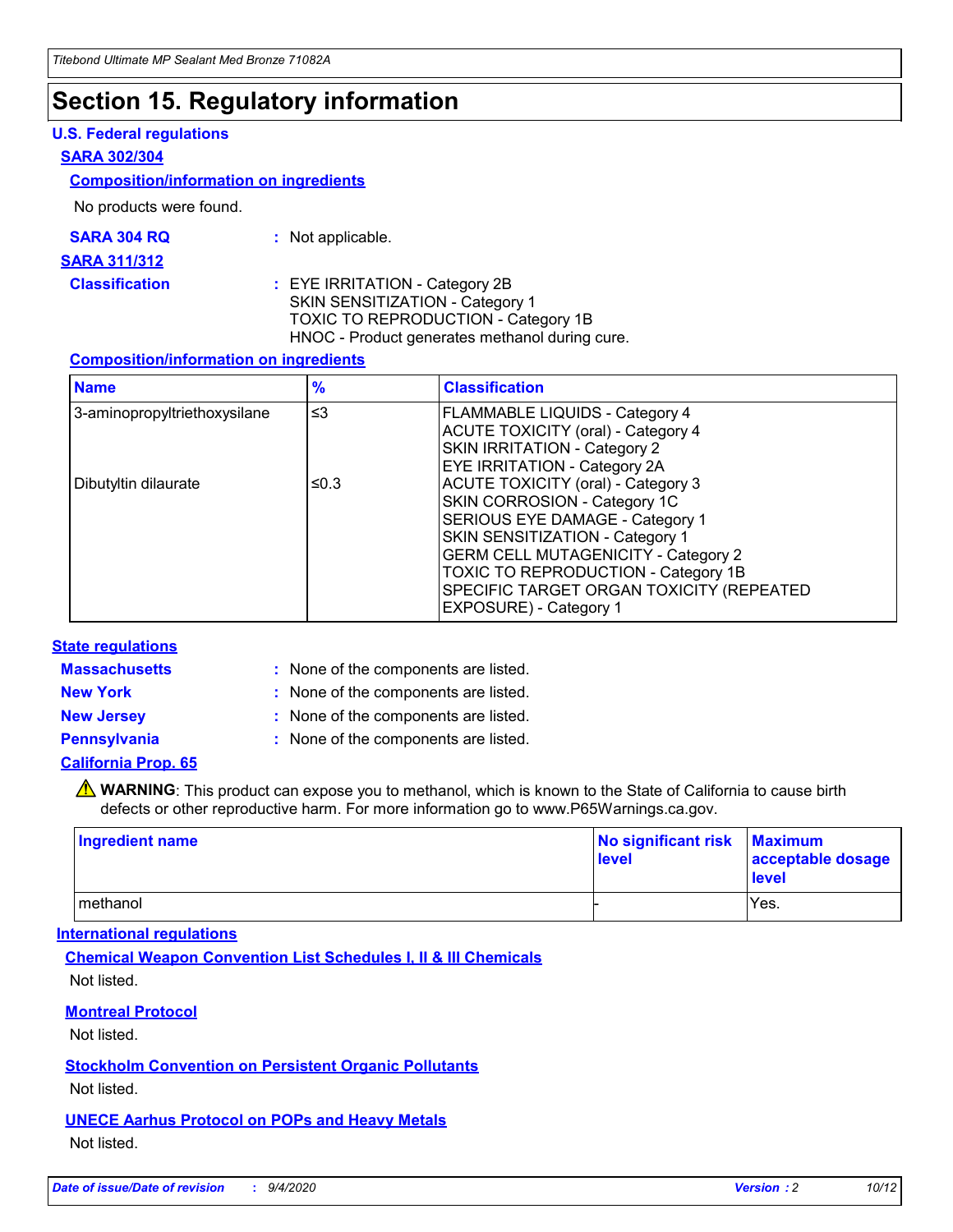### **Section 15. Regulatory information**

#### **Inventory list**

- 
- **China :** Not determined.

**United States TSCA 8(b) inventory**

**:** All components are active or exempted.

# **Section 16. Other information**





**Caution: HMIS® ratings are based on a 0-4 rating scale, with 0 representing minimal hazards or risks, and 4 representing significant hazards or risks. Although HMIS® ratings and the associated label are not required on SDSs or products leaving a facility under 29 CFR 1910.1200, the preparer may choose to provide them. HMIS® ratings are to be used with a fully implemented HMIS® program. HMIS® is a registered trademark and service mark of the American Coatings Association, Inc.**

**The customer is responsible for determining the PPE code for this material. For more information on HMIS® Personal Protective Equipment (PPE) codes, consult the HMIS® Implementation Manual.**

**National Fire Protection Association (U.S.A.)**



**Reprinted with permission from NFPA 704-2001, Identification of the Hazards of Materials for Emergency Response Copyright ©1997, National Fire Protection Association, Quincy, MA 02269. This reprinted material is not the complete and official position of the National Fire Protection Association, on the referenced subject which is represented only by the standard in its entirety.**

**Copyright ©2001, National Fire Protection Association, Quincy, MA 02269. This warning system is intended to be interpreted and applied only by properly trained individuals to identify fire, health and reactivity hazards of chemicals. The user is referred to certain limited number of chemicals with recommended classifications in NFPA 49 and NFPA 325, which would be used as a guideline only. Whether the chemicals are classified by NFPA or not, anyone using the 704 systems to classify chemicals does so at their own risk.**

#### **Procedure used to derive the classification**

| <b>Classification</b>                                                                                                | <b>Justification</b>                                  |
|----------------------------------------------------------------------------------------------------------------------|-------------------------------------------------------|
| <b>EYE IRRITATION - Category 2B</b><br><b>SKIN SENSITIZATION - Category 1</b><br>TOXIC TO REPRODUCTION - Category 1B | Expert judgment<br>Expert judgment<br>Expert judgment |
| <b>History</b>                                                                                                       |                                                       |

| .                                 |              |
|-----------------------------------|--------------|
| Date of printing                  | : 4/22/2022  |
| Date of issue/Date of<br>revision | 9/4/2020     |
| Date of previous issue            | : 10/16/2020 |
| <b>Version</b>                    | $\cdot$ 2    |
|                                   |              |